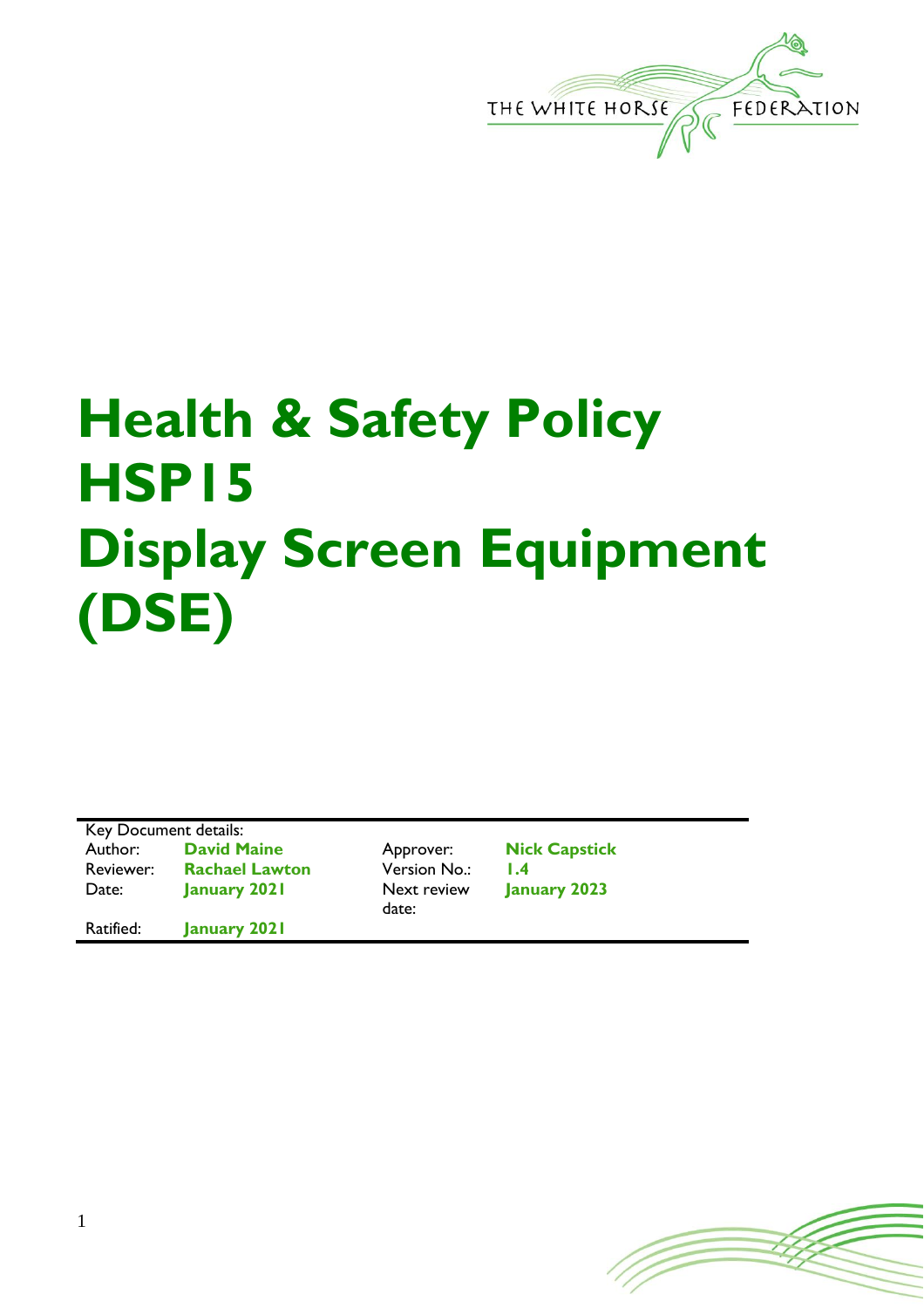

| <b>Title:</b>       | HSP15 - Display Screen Equipment                                                                                                                                                                                                                                                                                                                                                                                 |  |  |
|---------------------|------------------------------------------------------------------------------------------------------------------------------------------------------------------------------------------------------------------------------------------------------------------------------------------------------------------------------------------------------------------------------------------------------------------|--|--|
| Author(s):          | David Maine                                                                                                                                                                                                                                                                                                                                                                                                      |  |  |
| Date:               | January 2021                                                                                                                                                                                                                                                                                                                                                                                                     |  |  |
| <b>Review date:</b> | January 2021                                                                                                                                                                                                                                                                                                                                                                                                     |  |  |
| <b>Application:</b> | This policy applies equally to all The White Horse Federation (TWHF) employees<br>including agency or casual staff, and to all premises where TWHF is either the 'employer'<br>or is in control of the premises.<br>The DSE Regulations also apply to staff that work from home; the employee has a<br>responsibility to ensure that their work area is set up in accordance with good DSE<br>working practices. |  |  |

| <b>Definitions</b> | For the purpose of this policy, the following definitions apply;                          |                                                                                   |  |  |  |
|--------------------|-------------------------------------------------------------------------------------------|-----------------------------------------------------------------------------------|--|--|--|
|                    | Display Screen                                                                            | Display Screen Equipment includes all conventional desktop computer               |  |  |  |
|                    | Equipment                                                                                 | units plus laptop units and other portable units.                                 |  |  |  |
|                    | <b>DSE</b>                                                                                | DSE workstation is defined as the assembly including the screen,                  |  |  |  |
|                    | Workstation                                                                               | keyboard, other parts of the computer and its accessories (such as the            |  |  |  |
|                    |                                                                                           | mouse or other input devices), the desk, chair and the immediate work             |  |  |  |
|                    |                                                                                           | environment.                                                                      |  |  |  |
|                    | User                                                                                      | Employees who habitually use display screen equipment as a significant            |  |  |  |
|                    |                                                                                           | part of their normal work. Generally a 'User' is defined by THWF as               |  |  |  |
|                    |                                                                                           | someone who regularly uses DSE for continuous periods of more than                |  |  |  |
|                    |                                                                                           | one hour; and for more than 3 hours per day; and who also meet most               |  |  |  |
|                    | of the following criteria:                                                                |                                                                                   |  |  |  |
| $\bullet$          |                                                                                           | Has no discretion as to whether the DSE can be used to do the job.                |  |  |  |
| $\bullet$          |                                                                                           | Requires particular skills in the use of DSE.                                     |  |  |  |
|                    |                                                                                           | Has fast transfer of information between user and the screen as an<br>$\bullet$   |  |  |  |
|                    |                                                                                           | important requirement of the job.                                                 |  |  |  |
|                    |                                                                                           | The user requires a high level of attention and concentration.                    |  |  |  |
|                    | <b>MSDs</b>                                                                               | Musculoskeletal Disorders                                                         |  |  |  |
|                    |                                                                                           |                                                                                   |  |  |  |
|                    | <b>DSE Assessor</b>                                                                       | Competent person who has been trained to carry out the duties of an               |  |  |  |
|                    |                                                                                           | assessor as outlined in this policy.                                              |  |  |  |
| <b>Policy Aims</b> |                                                                                           | To prevent and manage the ergonomic risk associated with the use of DSE equipment |  |  |  |
|                    |                                                                                           | which can lead to Musculoskeletal Disorders and other ill health effects.         |  |  |  |
| <b>Policy</b>      |                                                                                           | It is the policy of TWHF to provide a safe and healthy working environment for    |  |  |  |
|                    | employees, including particular measures to protect their health and safety when they are |                                                                                   |  |  |  |
|                    | working with Display Screen Equipment (DSE).                                              |                                                                                   |  |  |  |
|                    |                                                                                           |                                                                                   |  |  |  |
|                    | TWHF will fulfil its obligations by:                                                      |                                                                                   |  |  |  |
|                    |                                                                                           |                                                                                   |  |  |  |
|                    | the assessment of workstations, using a self-assessment approach, supported by the<br>٠   |                                                                                   |  |  |  |
|                    |                                                                                           | Health and Safety Manager;                                                        |  |  |  |
|                    | ٠                                                                                         | the provision of suitable work equipment;                                         |  |  |  |
|                    | the provision of information and training for users;<br>٠                                 |                                                                                   |  |  |  |
|                    | the provision of eye and eyesight testing for users, and the provision of spectacles      |                                                                                   |  |  |  |
|                    |                                                                                           | where these are required solely and specifically for DSE work;                    |  |  |  |
|                    |                                                                                           |                                                                                   |  |  |  |

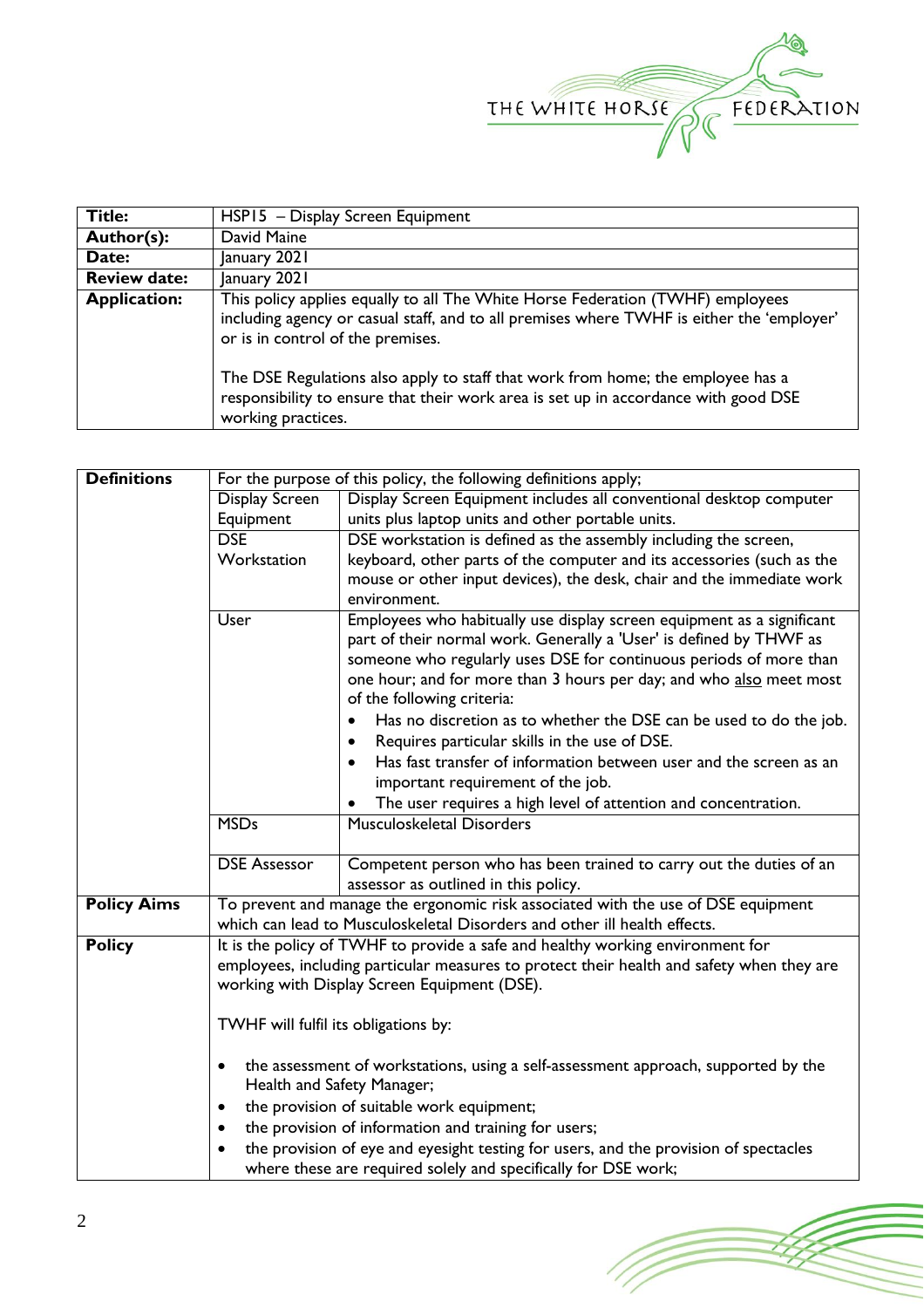

|                       |                                                                            | making arrangements for regular breaks for employees working with DSE.<br>$\bullet$                   |  |  |  |
|-----------------------|----------------------------------------------------------------------------|-------------------------------------------------------------------------------------------------------|--|--|--|
|                       |                                                                            | It is the policy of TWHF to ensure that these DSE requirements are provided for all                   |  |  |  |
|                       |                                                                            | employees defined as Users so as to comply with the health and safety (Display Screen                 |  |  |  |
|                       |                                                                            | Equipment) Regulations 1992 (amended 2002).                                                           |  |  |  |
| <b>Risk</b>           |                                                                            | The use of Display Screen Equipment (DSE) is recognised as a significant ergonomic risk in            |  |  |  |
|                       |                                                                            | the workplace which TWHF aims to manage through the effective implementation of this                  |  |  |  |
|                       |                                                                            | Display Screen Equipment Policy.                                                                      |  |  |  |
| <b>Responsibility</b> |                                                                            | This responsibility is discharged primarily at the line management/operational level.                 |  |  |  |
|                       |                                                                            | <b>Roles &amp; Responsibilities</b>                                                                   |  |  |  |
| Ι.                    | Roles and responsibilities are defined in HSP 2 Organisation.              |                                                                                                       |  |  |  |
|                       |                                                                            |                                                                                                       |  |  |  |
|                       |                                                                            | Any specific actions are detailed in the arrangements section below.                                  |  |  |  |
|                       | <b>Arrangements</b>                                                        |                                                                                                       |  |  |  |
| $\mathsf{I}$ .        |                                                                            | <b>DSE Workstation Assessments</b>                                                                    |  |  |  |
|                       |                                                                            | TWHF has a duty to carry out a suitable and sufficient assessment of its DSE workstations to ensure   |  |  |  |
|                       |                                                                            | they meet with the requirements set out in the schedule to the Health and Safety (Display Screen      |  |  |  |
|                       |                                                                            | Equipment) Regulations.                                                                               |  |  |  |
|                       |                                                                            |                                                                                                       |  |  |  |
|                       | $\bullet$                                                                  | In the first instance, a workstation self-assessment shall be carried out by all employees who        |  |  |  |
|                       | use DSE. The assessment shall then be sent to the employee's line manager. |                                                                                                       |  |  |  |
|                       | $\bullet$                                                                  | The manager will resolve simple issues such as correct chair, screen riser etc.                       |  |  |  |
|                       | $\bullet$                                                                  | If the issues cannot be resolved by the line manager, the results of this assessment will then be     |  |  |  |
|                       |                                                                            | reviewed by the Health and Safety Manager, who will provide assistance to resolve any                 |  |  |  |
|                       |                                                                            | outstanding issues this may involve a full assessment of the individuals work station.                |  |  |  |
|                       |                                                                            |                                                                                                       |  |  |  |
|                       |                                                                            | The assessment shall be reviewed if major changes are made to equipment or furniture, if workstations |  |  |  |
|                       |                                                                            | are relocated, if the nature of the work changes or if the health of the user changes.                |  |  |  |
| 2.                    | <b>Laptop Computers</b>                                                    |                                                                                                       |  |  |  |
|                       |                                                                            |                                                                                                       |  |  |  |
|                       |                                                                            | As the DSE Regulations state that the keyboard and screen must be separate, modifications will be     |  |  |  |
|                       |                                                                            | required to laptops that are in prolonged use. There are numerous options:                            |  |  |  |
|                       |                                                                            |                                                                                                       |  |  |  |
|                       | ٠<br>mouse                                                                 | Place the laptop on a specially made platform (Laptop riser) and use a separate keyboard and          |  |  |  |
|                       |                                                                            | Use the laptop with a separate monitor, keyboard and mouse                                            |  |  |  |
|                       |                                                                            | Use the laptop with a docking station, separate monitor and mouse.                                    |  |  |  |
|                       |                                                                            |                                                                                                       |  |  |  |
| 3.                    |                                                                            | <b>Special Considerations</b>                                                                         |  |  |  |
|                       |                                                                            |                                                                                                       |  |  |  |
|                       |                                                                            | Where an employee has been identified as requiring additional alterations to the workstation due to   |  |  |  |
|                       |                                                                            | mobility or visual requirements then it may be necessary to contact Occupational Health and include   |  |  |  |
|                       |                                                                            | them in the DSE Assessment process for that individual. Other areas of consideration may include but  |  |  |  |
|                       |                                                                            |                                                                                                       |  |  |  |
|                       | <b>Pregnant Workers</b>                                                    |                                                                                                       |  |  |  |
|                       |                                                                            | are not exhaustive of the following:                                                                  |  |  |  |
|                       |                                                                            |                                                                                                       |  |  |  |

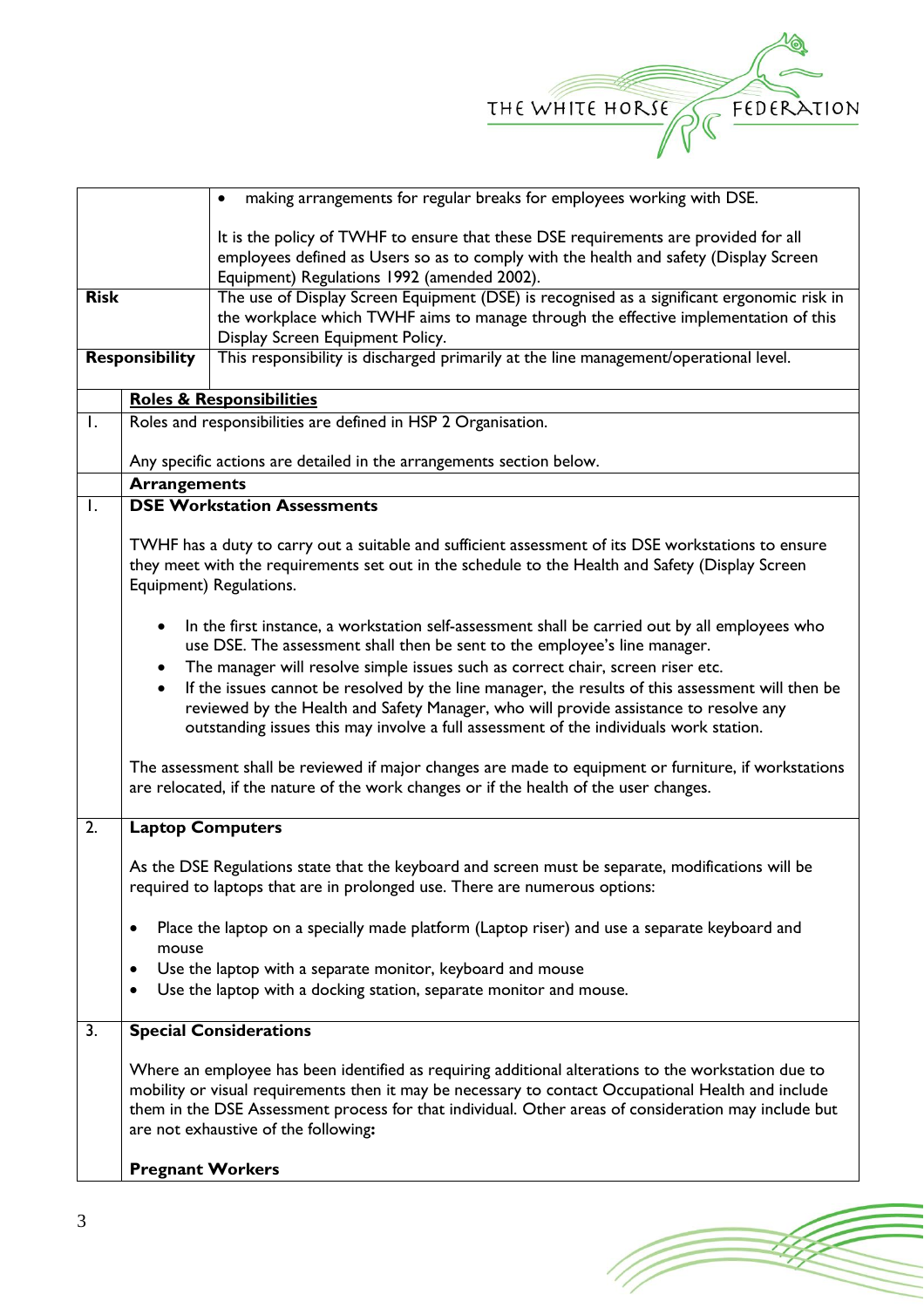

(Topon

|    | Although there has been considerable concern regarding ill-health among new and expectant mothers<br>using DSE, the results of scientific studies do not show any link between miscarriages or birth defect<br>and working with display screen equipment.                                                                                                                           |
|----|-------------------------------------------------------------------------------------------------------------------------------------------------------------------------------------------------------------------------------------------------------------------------------------------------------------------------------------------------------------------------------------|
|    | The layout of workstations may need to be routinely re-assessed over the pregnancy period for new<br>and expectant mothers to make working arrangements more comfortable. Repetitive twisting<br>movements should be avoided to prevent back and shoulder ache and an increase in breaks may be<br>required.                                                                        |
|    | <b>Young Workers</b>                                                                                                                                                                                                                                                                                                                                                                |
|    | It is important to take account of any special risks that arise from the employment of a young person<br>under the age of 18 years. This is primarily to do with their possible lack of experience. The DSE<br>assessment should be carried out once the new person has begun work. The assessment must be done<br>under the supervision of the line manager on a one-to-one basis. |
| 4. | <b>Eyesight Tests</b>                                                                                                                                                                                                                                                                                                                                                               |
|    | Under Health and Safety legislation, TWHF is required to provide members of staff who are "users" of<br>display screen equipment (DSE) with an eye examination. Users of DSE should also receive on-going<br>regular re-testing every 2 years or sooner when recommended by an Optometrist.                                                                                         |
|    | In order to effectively implement the requirements of the regulations, TWHF will contribute to the<br>cost where:                                                                                                                                                                                                                                                                   |
|    | they are required specifically for DSE use or;<br>$\bullet$<br>your normal glasses or contact lenses include a "special (intermediate)" prescription for<br>the distance at which the screen is viewed e.g. varifocals which include an intermediate<br>prescription.                                                                                                               |
|    | A voucher can be ordered from HR for Specsavers to take to the appointment. This needs to be<br>completed before going to the appointment and can't be claimed back afterwards.                                                                                                                                                                                                     |
|    | Information can be found here: https://twhf.rewardgateway.co.uk/SmartPage/Eyecare                                                                                                                                                                                                                                                                                                   |
| 5. | <b>Training</b>                                                                                                                                                                                                                                                                                                                                                                     |
|    | All DSE users should receive information and training on the possible risks of DSE work, how to work<br>safely, how to set up the DSE workstation, and the measures TWHF has put in place to comply with<br>the DSE Policy.                                                                                                                                                         |
|    | Refer to HSG15.1 DSE Workstation Minimum Requirements for additional information and guidance.                                                                                                                                                                                                                                                                                      |
|    | Display Screen Equipment training will be arranged by Central HR Team as required.                                                                                                                                                                                                                                                                                                  |
| 6. | <b>Breaks</b>                                                                                                                                                                                                                                                                                                                                                                       |
|    | For every hour of continuous DSE work it is recommended to break for 5-10 minutes to alternate<br>tasks away from DSE.                                                                                                                                                                                                                                                              |
| 7. | <b>Records</b>                                                                                                                                                                                                                                                                                                                                                                      |

 $\Gamma$